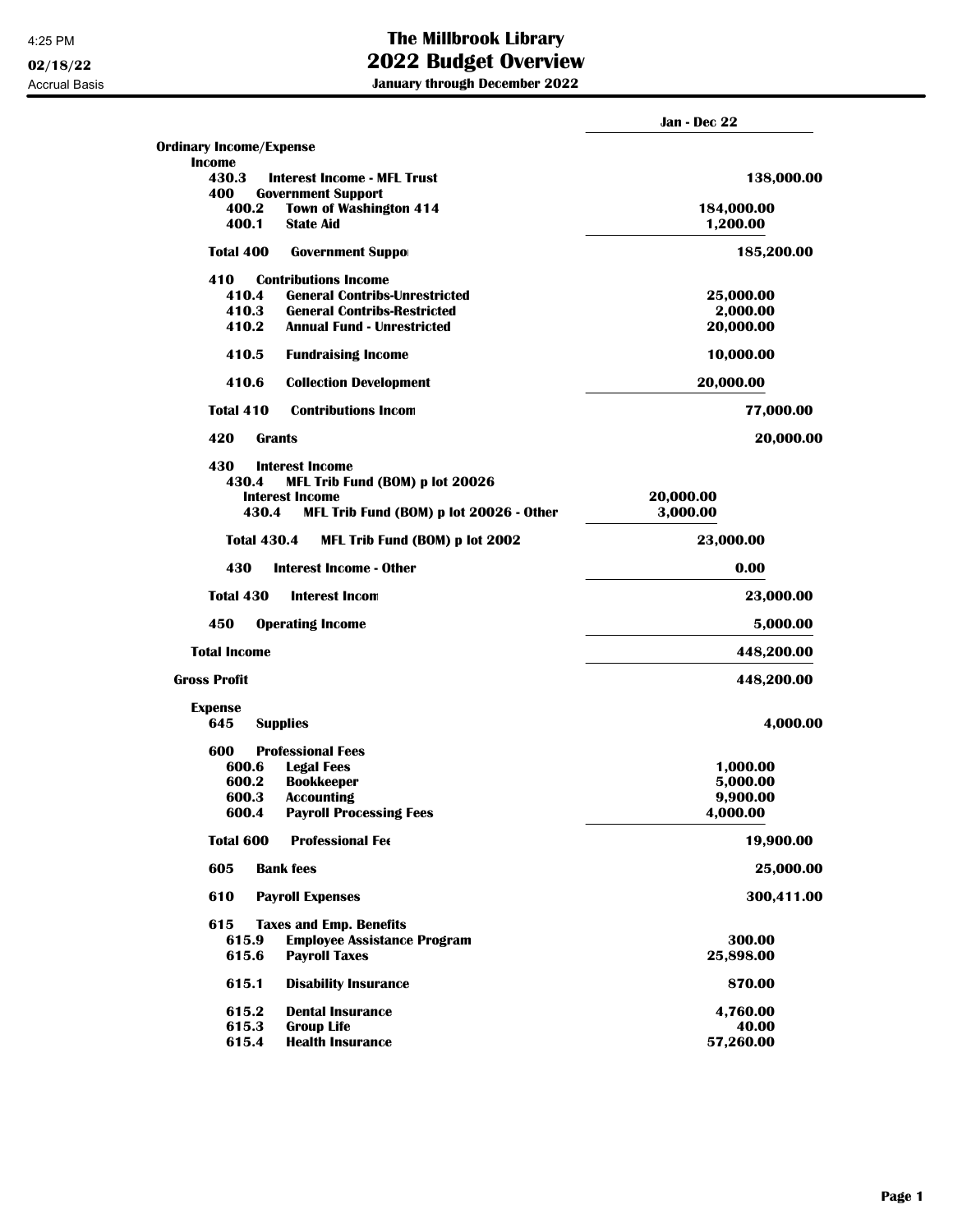## 4:25 PM **The Millbrook Library 02/18/22 2022 Budget Overview**

Accrual Basis **January through December 2022**

|                                                         | <b>Jan - Dec 22</b> |
|---------------------------------------------------------|---------------------|
| $615.5$ Pension                                         | 7,875.00            |
| Total 615 • Taxes and Emp. Benefit                      | 97,003.00           |
| 620.<br><b>Collection Development</b>                   | 35,000.00           |
| 625.<br><b>Computer Maintenance</b>                     | 4,000.00            |
| 630 ·<br><b>Telephone</b>                               | 2,500.00            |
| 635 -<br><b>Internet Service</b>                        | 1,400.00            |
| 640 · MHLS Fees                                         |                     |
| 640.2 • MHLS Database fees                              | 400.00              |
| 640.3 MHLS Automation                                   | 4,600.00            |
| 640.1 MHLS Delivery Fees                                | 2,500.00            |
| Total 640 · MHLS Fee                                    | 7,500.00            |
| 650 · Utilities<br>650.3 Water & Sewer                  | 900.00              |
| $650.2$ Electric                                        | 17,000.00           |
| 650.1 · Heat/Oil                                        | 18,000.00           |
|                                                         |                     |
| Total 650 · Utilitic                                    | 35,900.00           |
| 655 · Building, Grounds & Equip Rep                     |                     |
| 655.1 · Trash Pickup                                    | 550.00              |
| 655.2 Custodial Supplies                                | 1,200.00            |
| 655.3 Grounds and Snow Removal                          | 7,500.00            |
| 655.4 · Interior Cleaning                               | 11,500.00           |
| 655.6 · Bldg. & Equipment Repairs                       | 8,000.00            |
| $655.7 \cdot$<br><b>Equipment Maintenance Contracts</b> | 9,100.00            |
| Total 655 · Building, Grounds & Equip Re                | 37,850.00           |
| 660 · Insurance-Building&Contents                       | 16,500.00           |
| 661 · Workers Compensation                              | 4,500.00            |
| 665 · Printing/Stationery                               | 2,500.00            |
| 670 ·<br><b>Postage &amp; Delivery</b>                  | 2,500.00            |
| 675 · Programs                                          |                     |
| 675.4.<br><b>Teen Services</b>                          | 2,000.00            |
| 675.2 • Children Services                               | 4,000.00            |
| $675.1 -$ Adult                                         | 4,000.00            |
| Total 675 · Program                                     | 10,000.00           |
| 680 ·<br><b>Public Relations/Outreach</b>               | 800.00              |
| $685 -$<br><b>Conferences &amp; Meetings</b>            | 1,300.00            |
| 690 -<br><b>Membership Dues and Fees</b>                | 750.00              |
| 695 • Fundraising Expenses                              | 1,500.00            |
| <b>Total Expense</b>                                    | 610,814.00          |
| <b>Net Ordinary Income</b>                              | $-162,614.00$       |
| <b>Other Income/Expense</b>                             |                     |
| <b>Other Income</b>                                     |                     |
| 500 · Friends Fund Raising                              | 5,000.00            |
| 550 · Other Income                                      |                     |
| <b>Construction Grants</b><br>500.2 $\cdot$             | 317,000.00          |
| <b>Total <math>550 \cdot</math></b> Other Incom         | 317,000.00          |
| <b>Total Other Income</b>                               | 322,000.00          |
|                                                         |                     |